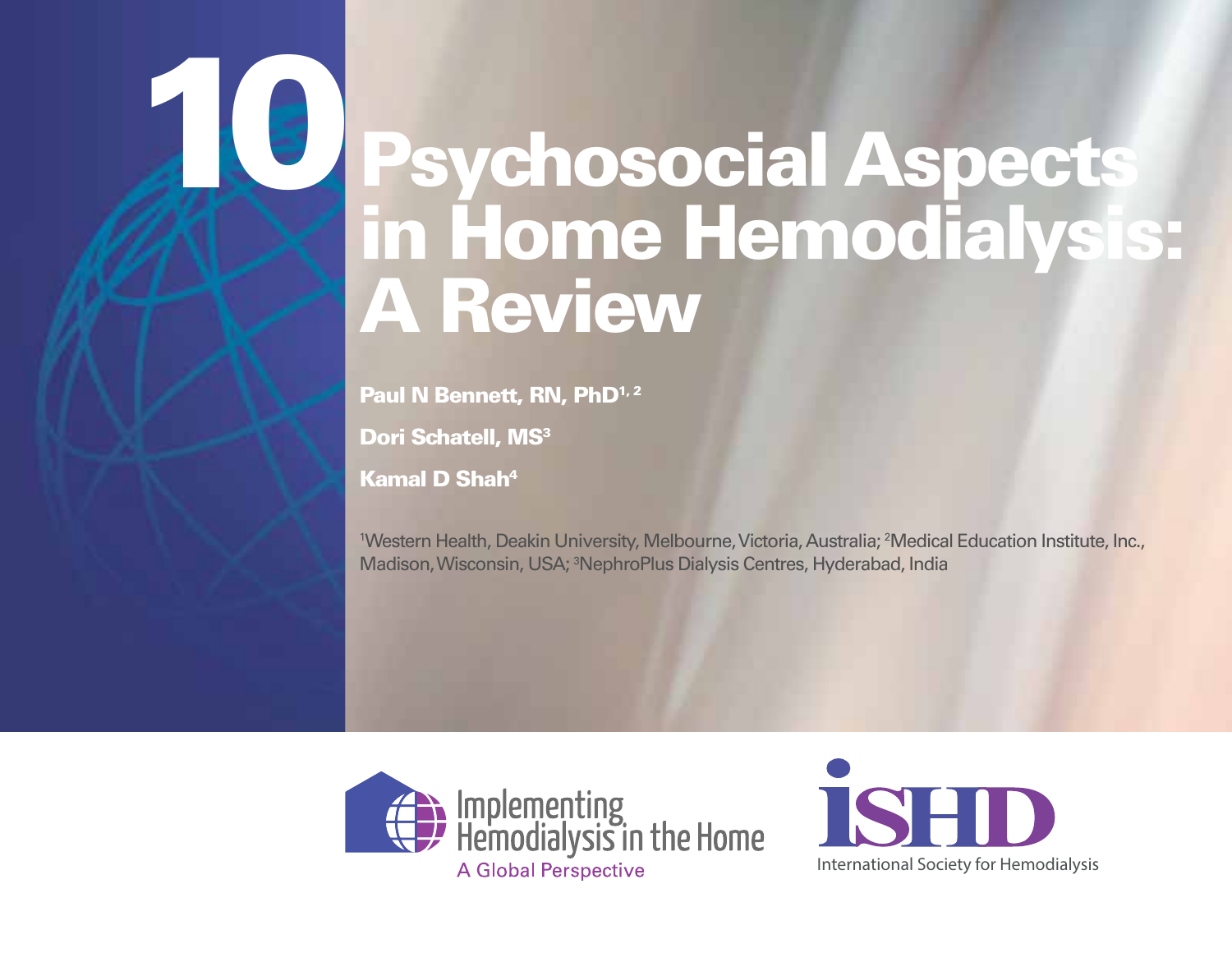### **PSYCHOLD ASPECTS IN HOME CONTROL** CONTENTS

- Abstract **3**
- Introduction **3**
- **Professional Psychosocial Support 4**
- Peer Psychosocial Support **5**
- **Dialysis Partner or Solo? 6**
- **Dialysis Care Partner Considerations 6**
- **Respite Care for Home HD 7**
- **Travel and Holidays 8**
- **Financial Consideration 8**
- Summary **9**
- **10**



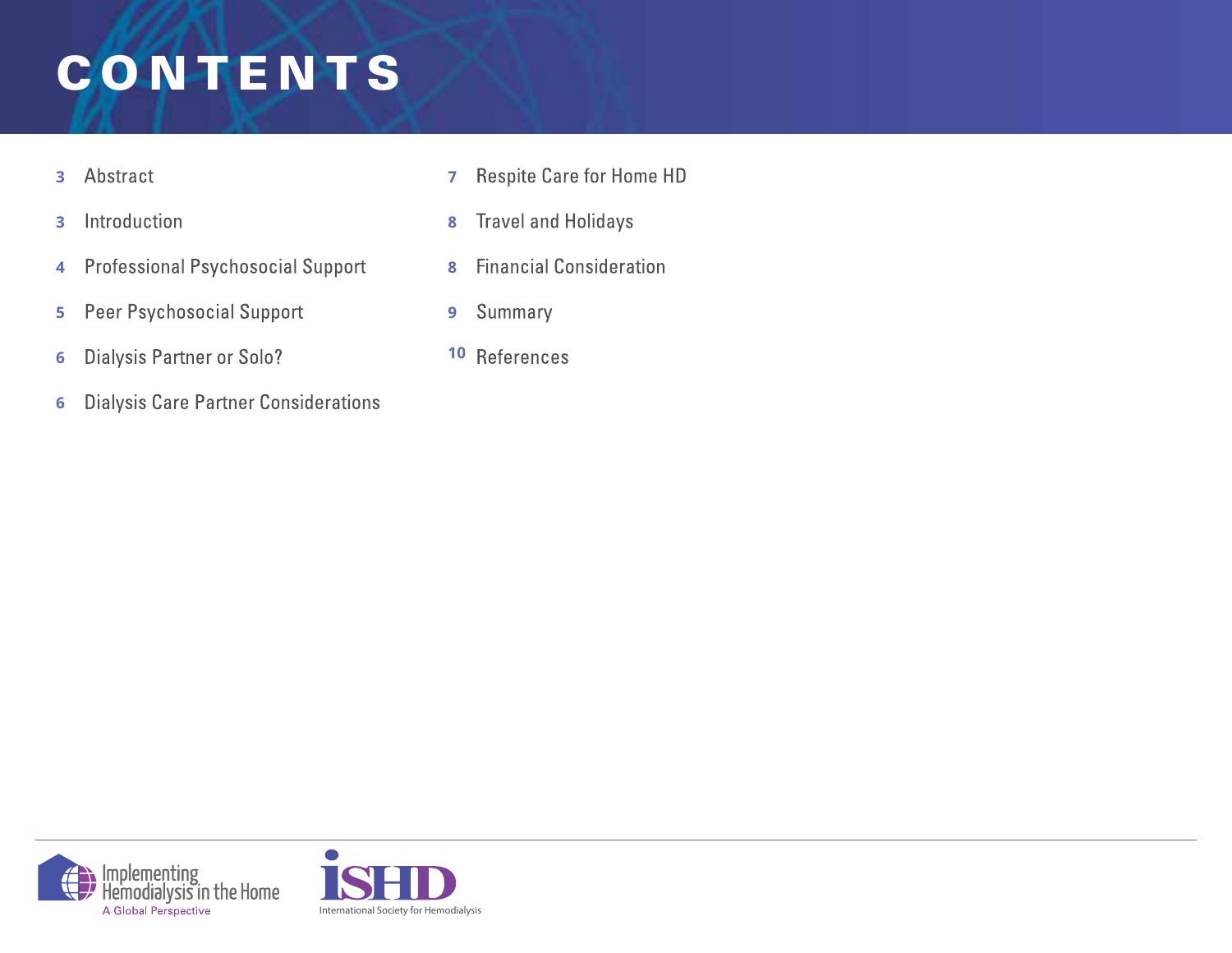### Abstract

3

Psychosocial aspects related to home hemodialysis (HD) play an important role in the success of home HD programs. Once patients commence HD at home, unique psychosocial issues related to patient and care partner burden can emerge. Proactive professional support, peer support, respite care, travel support, and financial support from the home HD healthcare team must be a priority for patient care. If the psychosocial aspects are not proactively addressed, patients receiving HD at home may return to in-center HD and the program may struggle as a result. This review provides a psychosocial guide for new start-up home HD programs.

### Introduction

Home hemodialysis (HD) is far more than a medical treatment: it is a lifestyle. Home HD delivers the physical requirements needed for patients with end-stage renal disease (ESRD) to prolong their lives at a higher quality while they perform treatments in their homes. The impact of performing therapy at home and the ability of both patients and care partners (when present) to take an active part in productive day-to-day life activities requires psychosocial support from family, friends, peer groups, and the center to ensure success. There needs to be a clarification of dialysis roles for both patients and care partners through effective communication and education, with an understanding of the financial impact of performing home HD.<sup>1-4</sup> Appropriate support from a multidisciplinary team, including nephrologists, nurses, health psychologists, and social workers, must be a priority to ensure that patients and care partners receive the psychosocial care they need.<sup>3,5</sup> This review provides a psychosocial guide for new start-up home HD programs.



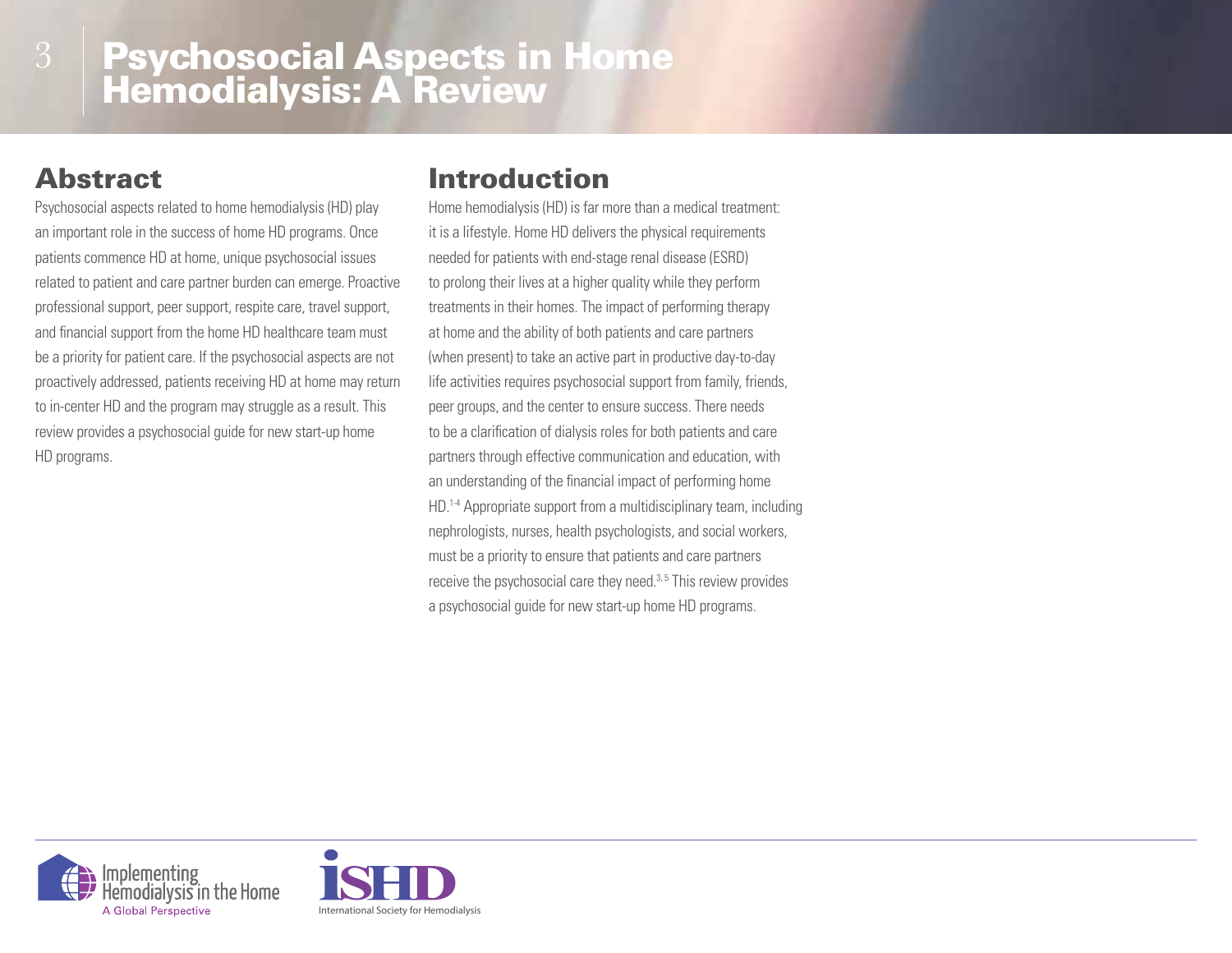### Professional Psychosocial Support

Patients who have any chronic disease, and those who use dialysis, in particular, are at a high risk of depression and anxiety. The Dialysis Outcomes and Practice Patterns Study (DOPPS), using the Center for Epidemiological Screening – Depression (CES-D) index, identified depression in 43% of 9382 standard incenter HD patients from 12 countries compared to nephrologists who suggested only 13.9%.<sup>6</sup> Diagnosing and treating depression is vital, as its presence has been strongly associated with mortality.<sup>7</sup> Depressed HD patients tend not to follow their treatment plans,<sup>8</sup> and depression among patients on HD predicts the decision to withdraw from therapy.9

Depression has been found to be significantly less prevalent in the home HD population (8%) than among in-center HD patients (42.3%).<sup>10</sup> Results from the Rehabilitation, Economics, and Everyday-Dialysis Outcomes Measurements (FREEDOM) study, indicated that 128 participants who completed 12 months of short daily home HD had a significant decrease in their depressive symptoms over the course of the study, from 41% to 27%.11 Patients enrolled in the Frequent Hemodialysis Network (FHN) trial who received short daily HD in-center did not experience an improvement in depression.<sup>12</sup> While the nocturnal

HD branch of the FHN trial did not find a significant difference in depression vs conventional home HD therapy, it is important to note that this study was underpowered, and that home HD of any sort may convey enough benefit that there is insufficient separation between home HD options.<sup>13</sup>

It is important to formally assess all HD patients, in-center and home, for depression upon initiating treatment and periodically thereafter, particularly if symptoms are observed or the patient has a change in life status (divorce, death in the family, loss of a job, hospitalization, etc.). However, many countries may not have the capacity to formally assess patients and thus a cheaper, more efficient screening process may be an option. In the United States, the Kidney Disease Quality of Life survey (KDQOL-36) is required for adult dialysis patients annually for use in care planning. More specific depression scales can also be used as a preliminary screener for depression such as the Mental Component Summary (MCS), the Patient Health Questionnaire -2 (PHQ-2), and the Beck inventory.14 Because home HD has been found to improve health-related quality of life (HRQOL) –including mental functioning<sup>15, 16</sup> – and better HRQOL scores predict lower morbidity and mortality,<sup>17</sup> dialysis programs can consider home HD as an intervention for medically appropriate patients with failure to thrive or depression who are at risk for poor outcomes.

Patients undergoing home HD also experience mental health concerns that are not typically experienced by patients undergoing other dialysis modalities,<sup>18</sup> and these distinct problems are not always considered or recognized by the treatment team. It is important to proactively involve a psychologist or counselor at the beginning of training and at regular intervals of treatment to ensure that a patient's potential for anxiety and depression is explored. This approach may help keep the patient from withdrawing from home HD completely. Depression and other psychological assessment tools have been used to assess those patients considering home HD<sup>10</sup> and may be useful instruments to use in developing a successful start-up home HD program.



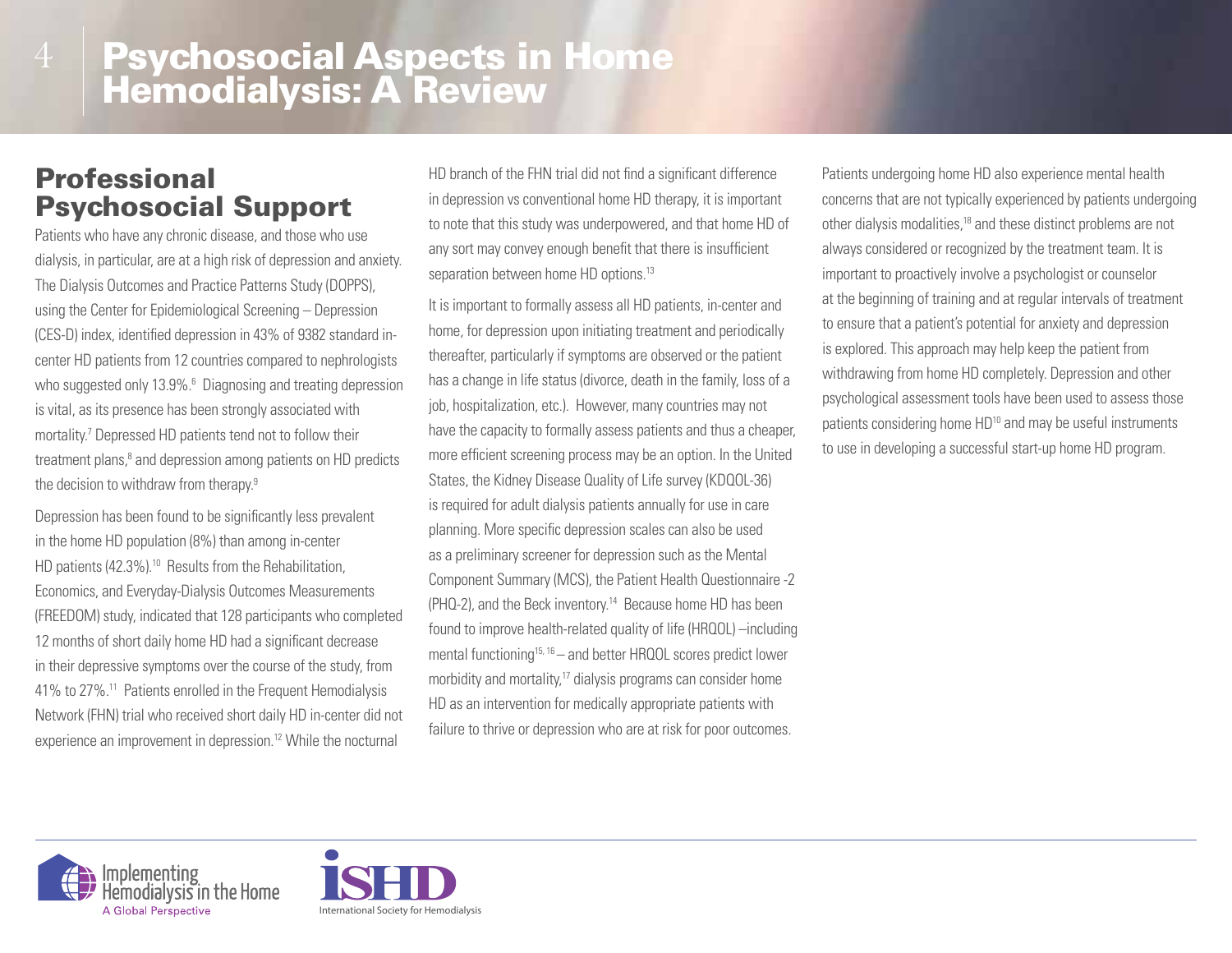### Peer Psychosocial Support

5

A feeling of isolation can be an issue for those patients who dialyze at home.19 Group peer support or time spent with others who dialyze at home can help reduce isolation among home HD patients and care partners.<sup>19, 20</sup> Home HD training teams must acknowledge a patient's need for peer support, given the higher potential for isolation for these patients compared with patients undergoing in-center dialysis where on-site social networks develop naturally.<sup>21</sup> Several options for peer support are available, for example, local support groups, web-based groups, or "buddy" support from fellow patients.

#### **Local support groups**

Consumer networks and face-to-face peer support groups for patients on home HD and their care partners are increasingly more accessible. Such support groups can offer understanding and friendship from others facing similar life challenges, and can be led by healthcare professionals or other home HD patients. There may be challenges in motivating patients to attend a professionally run group, however, as patients may not welcome professionals as guest speakers or facilitators and would prefer socializing with dialysis patients going through challenges similar to their own. Peer-run groups that meet away from the dialysis clinics in more social settings, such as a restaurant, library, place of worship, or home, may be more acceptable to patients and

thus better attended. The most engaging support groups will be those that are driven by the members of each group, with nephrology staff providing encouragement and support to sustain the activities and initiatives that arise.

#### **Web-based support**

Increasing numbers of dialysis patients are using the Internet for information and support.22-24 Internet-based support and information is available 24 hours a day anywhere in the world in the form of social media discussion groups, message boards, email distribution lists, chat rooms, and others. It is important that healthcare professionals are aware of these options and encourage patients to share their stories and offer others virtual support. The Interned-based method of accessing a wide variety of information and support increases healthcare professional responsibility to ensure that patients are provided with appropriate, accurate, and evidence-based information.22

#### **Individual support**

One-on-one interaction between home HD patients, including care partners (if present), can lend emotional support, and get-togethers can be logistically easier to arrange than group gatherings. Such support can take place face to face or via telephone or the Internet. The center's home HD team can advocate this "buddy" system by encouraging current home HD patients and care partners to provide support to others.

Implementing<br>Hemodialysis in the Home **Global Perspective** 



Contact information and basic demographic data (eg, age, gender, work status) can be recorded (with permission) to enable patients with similar situations and interests to be matched. A patient who has expressed interest in being a support "buddy" previously but has not immediately been serving in this role should be contacted again before his or her name is given to a patient; this ensures that the prospective support patient is still interested in participating in the buddy program. Background information about the patient who needs support should also be communicated to the potential buddy at this time. Buddies should be cautioned to divert all specific medical questions a patient may have to the care team as each patient's treatment and prescriptions are different. This buddy system can be easily set up within each dialysis program, region, or country.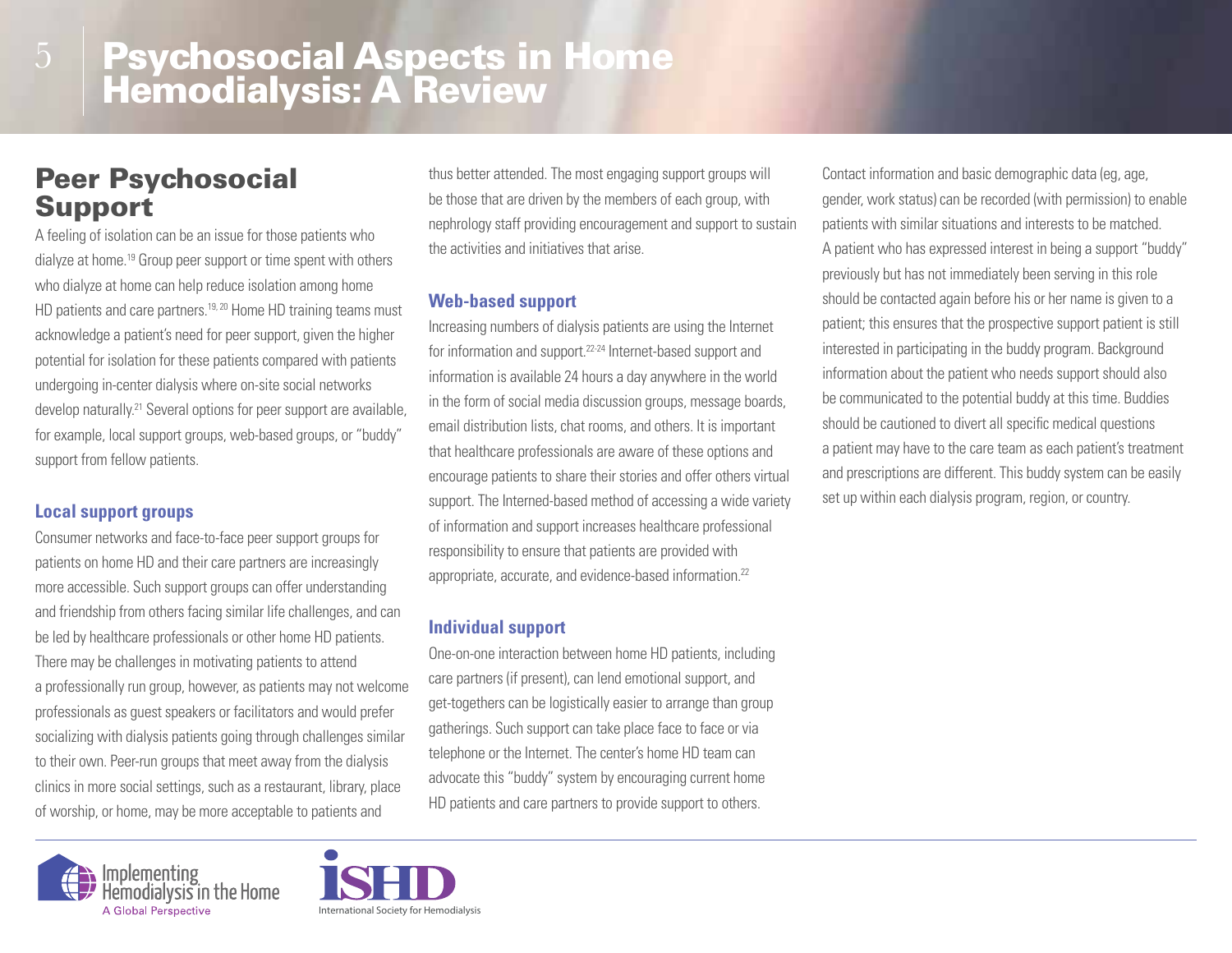### Dialysis Partner or Solo?

A patient can dialyze independently or with the assistance of a care partner who may be a spouse, parent, child, sibling, friend, or neighbor. There is a range of care partner involvement, from a self-dialyzing patient with no partner $25$ —a model that is encouraged or required in some countries,<sup>26, 27</sup> but discouraged or forbidden in others—to full care in those cases where a patient requires total assistance with all activities of daily living, including management of home HD.<sup>3, 25</sup> Any time a care partner is present for home HD, his or her involvement can fall anywhere along this care continuum. A partner's level of participation in care may also vary over time, as the patient becomes more confident and adept or if a health setback reduces the patient's physical or cognitive abilities. Nephrologists, nurses, social workers, and especially home HD training staff who encourage the maximal degree of patient independence for self-care may help minimize dialysis care partner burnout.28 In particular, cannulation can be extremely stressful for dialysis care partners. It is best that patients learn to self-cannulate, if possible, to minimize care partner burnout associated with this task.29 If a care partner becomes unable or unwilling to provide care, a patient on home HD who requires care partner assistance may be unable to continue treatment at home.

The chances for home HD success may improve if dialysis patients and partners offer social and emotional support to each other and clearly define their healthcare roles.<sup>30</sup> Center staff who create





Care partners who show an interest in home HD, who are encouraging and express open communication about expectations, and who urge the patient to do as much as he or she is able to do independently are strategies that can improve the success rate of the program. It is wise to confront the issue of care partner burnout up front during training and explain how it can be addressed (eg, shifting of care tasks onto the patient, identifying backup care partners, and using respite services).<sup>31</sup> This way, patients will not be surprised if one day the therapy becomes untenable for the care partner.

### Dialysis Care Partner **Considerations**

It is important that patients and their care partners are educated regarding all aspects of home HD. Ensuring that dialysis care partners learn how to access respite and relevant resources is a critical part of a home HD program that involves or requires care partners.<sup>32</sup> Proactive monitoring of patients by the overseeing unit and identifying potential stressors early may help eliminate care partner fatigue and assuage a partner's feelings of guilt about wanting, or needing, to take a break.19, 33 Comprehensive resources may be of benefit to those care partners who are responsible for coping with a home HD patient's activities of daily living (i.e., feeding, bathing, toileting, etc) and performing medical tasks (suctioning, cannulating, supply monitoring and ordering, etc.). Intermittent respite care by dialysis professionals can relieve care partner burden and may make the difference between a patient's remaining in home HD or withdrawing from this modality entirely.

Care partners, regardless of level of involvement with home HD treatments, may benefit from peer support from other home dialysis partners to help them to reduce their own feelings of isolation. Just as for patients, centers should develop local face-to-face and online support options for care partners.<sup>20</sup> Good communication between patients on home HD and their respective dialysis care partners (if involved) is vital. The home dialysis team needs to develop strategies to identify

International Society for Hemodialysis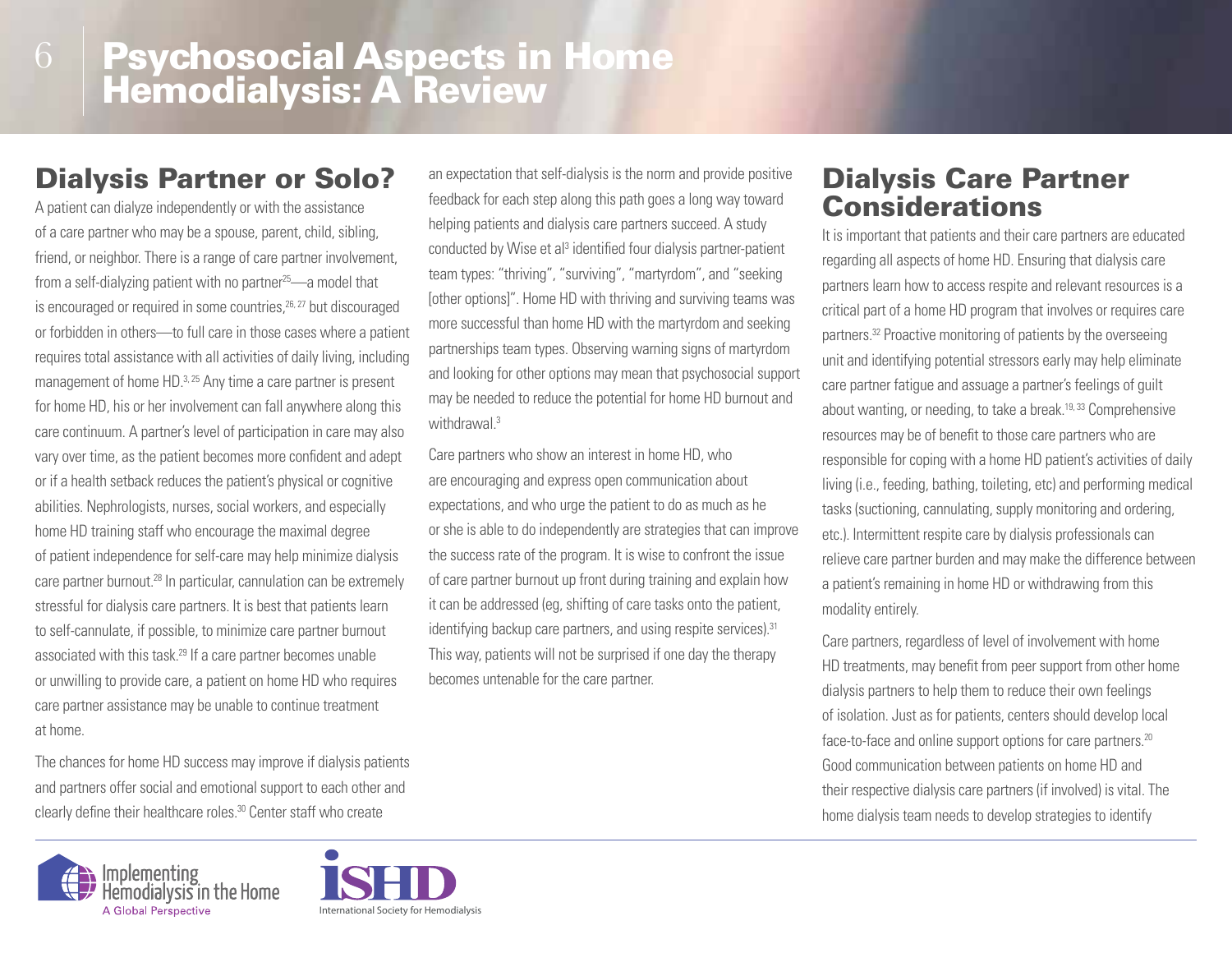the early signs of isolation, poor partner communication, and partner-patient friction, and provide the necessary support tools to address these problems.

The term "care partner" (not "caregiver" or "carer") has been deliberately used in this module. "Caregiver" and "carer" imply an individual who is deeply immersed in and feels responsible for the patient's day-to-day home HD treatments, including machine set-up, cannulation, monitoring, clean-up, reporting, and supply ordering. While assistance from a care partner may be a necessity for some patients, without appropriate support mechanisms, this is a recipe for burnout and is, at least anecdotally, a substantial cause of patient withdrawal from the home HD program. The "patient-does-most" model has achieved the greatest success, as long as patients are capable of learning and performing home HD safely and independently.<sup>26</sup>

### Respite Care for Home HD

Proactive respite for patients and dialysis care partners may make the difference between home HD success and failure. Both patients and partners should be informed about the availability of respite care during and after training, and ensure that they know how to access these services when it is wanted or needed (ie, due to a sudden illness or travel of a care partner). Respite programs may offer a nurse or other paid respite care provider who could visit the home on a temporary basis to perform the designated care partner's dialysis tasks, allowing the designated care partner to take time off from the role.<sup>33</sup> This respite model is likely to be preferred by both patients and care partners, as the patient's setting and dialysis prescription will not change, and the respite care provider may be trusted by both individuals (particularly important when the patient does not self-cannulate). Program respite may also require access to a dialysis machine at a local satellite unit or other home training unit that can offer this service.<sup>34</sup> This in-center respite model may be much less appealing, particularly if patients who use frequent and/or extended home HD must switch to conventional, thrice-weekly treatments and also use an unknown cannulator. Respite care could be automatically planned for 1 to 4 weeks per year in the home HD program. The type of respite required will be determined by the patient and dialysis care partner to fit their own unique situation.

#### **Trained dialysis assistance**

In some countries, professionals who are trained in dialysis may come to the home and assist the patient with dialysis treatments. Government-sponsored financial support is available in some regions, but it is not common.35 So-called staff-assisted home HD could be a convenient alternative for patients who do not have a dialysis care partner, who do not want to do dialysis-related activities by themselves, and who can afford to pay a salary or a per-treatment fee to a helper.<sup>36</sup> However, there is a danger that patients may rely on these assistants too heavily $37$ ; therefore, appropriately vigilant management of this role by the home HD team is required to prevent overreliance.



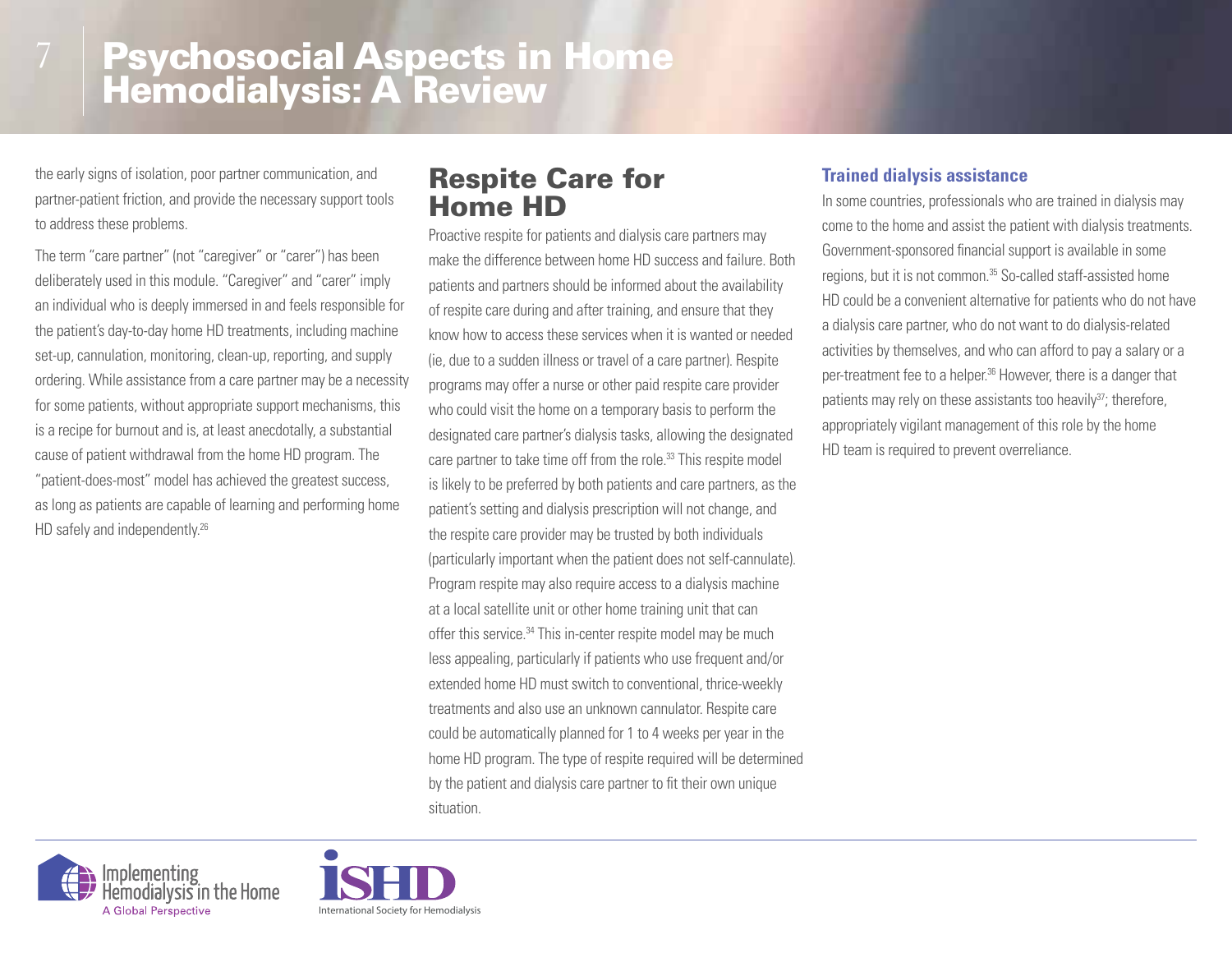### Travel and Holidays

Travel and holidays are an important part of many patients' lives and, depending on the machine used, can be a great challenge to those on home HD.<sup>38, 39</sup> Although there may be an increased risk of complications such as infection,<sup>40</sup> assisting and encouraging home HD patients to enjoy a holiday may provide them with some normality, improve their quality of life, and keep them on home HD longer.<sup>41</sup> Because some patients may believe that travel is not possible while they undergo dialysis, it is vital that healthcare professionals make every effort to help patients to see the possibilities.<sup>42</sup> Independent or organized holidays<sup>43</sup> can improve quality of life, self-image, and self-confidence.

Newer, smaller home HD machines specifically designed to be more mobile can enable patients to travel more independently.<sup>44</sup> Many international airlines now accept these smaller machines as essential medical equipment at no charge. Typically, supplies must be shipped to the patient's travel destination, and there may or may not be a fee the patient must pay, depending on distance and location. Regional travel in caravans or recreational vehicles fitted with a hemodialysis machine is possible.<sup>44, 45</sup> It is necessary for the home HD team to advise patients to research and identify clinics at their destinations that can support them if necessary during their trips.<sup>43</sup>

To travel safely can be a logistical challenge that can be mitigated with help from the home HD team. Home HD patients who want to travel may need to plan for holidays from several months to as much as a year in advance.<sup>46</sup> Home HD staff can assist patients with travel dialysis bookings, review the administration tasks involved during travel, revisit blood test requirements, provide medication storage information as patients travel, and deliver specific nutrition education. Those home HD patients wanting to travel who switch from frequent and nocturnal home HD treatments to thrice weekly dialysis sessions to accommodate their travel plans may need to consider the increased dietary restrictions required for this regimen. This may mean that patients should schedule a renal dietitian consult before a trip<sup>43</sup> as a refresher to review the importance of restricting potassium in the diet to eliminate the chance of lethal high serum potassium levels and to review the symptoms of hyperkalemia. Furthermore, if patients will be away for an extended period, they should be encouraged to undergo blood testing at a clinic at their destination.

### Financial Consideration

Home HD is considered more cost-effective than hospital or community satellite hemodialysis.<sup>47</sup> Some costs, however, may shift from the center to the patient, and these costs are perceived by some patients as a barrier to home HD.<sup>48</sup> It is vital that patients who choose home HD not be financially burdened. Considering the unique financial issues to home HD care is particularly important for those centers establishing new home HD programs. Reimbursement models may not take into consideration the cost shifting associated with home HD care. Costs beyond the machine and water treatment systems include ongoing dialysis partner payments (country dependent); disability pensions; electricity and water usage; medications; dialysis consumables; dialysis chairs; dressings; and equipment for health monitoring, such as scales and blood pressure machines.<sup>49</sup> Assistance with these costs through reimbursement can be facilitated by the home HD team to avoid financial burden, however small it may appear, and help maintain patients on home HD.



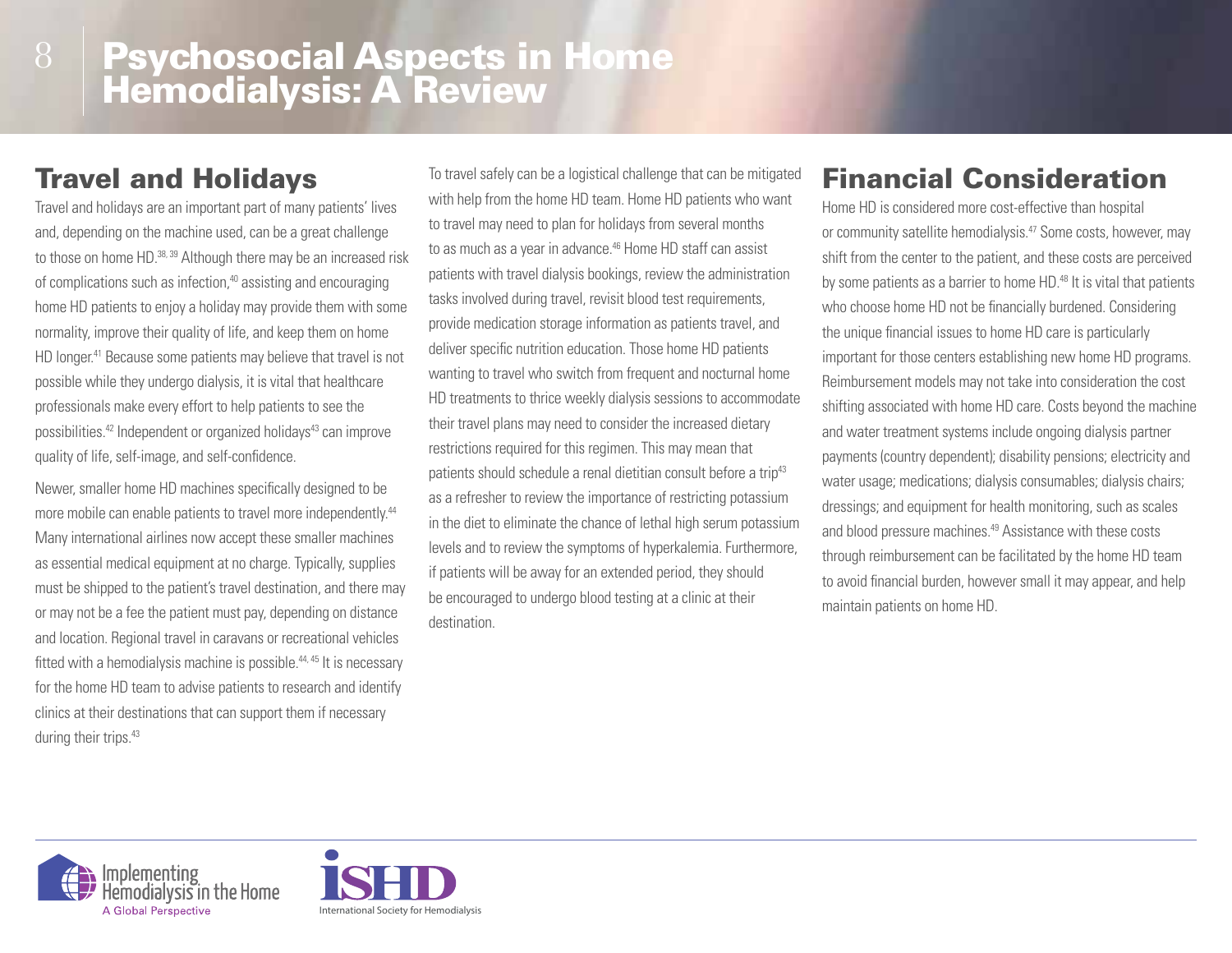Dialysis care partner costs may include accommodation or travel during training. In some countries, care partners may be eligible for a Carer's Pension or other financial support through local or regional government sources. In some countries, governmentsupported Social Security or pension systems may make annual payments to patients whose home energy costs increase due to the use of essential medical equipment for a disability or health condition, and these payments may apply to home HD therapies. In other countries, there is minimal government or insurance company support for home HD; patients may pay out of pocket.<sup>50</sup> Some providers have begun to offer home HD programs where patients pay a monthly equipment rental fee and do not have to purchase the equipment. In such cases, insurance companies may pay the equivalent of an in-center HD session, while the rest of the cost is borne by the patient. Such programs mainly offer staff-assisted HD. There are still cost hurdles to overcome in many countries and these need to be explored thoroughly before attempting to develop a home HD program.

### Summary

Psychosocial aspects for patients and care partners in home HD are an important component to consider when starting a new home HD program. Many patients around the world who perform home HD have been able to fit dialysis into their lifestyles rather than allowing the restrictions of dialysis to dominate their lives. Although the improved lifestyle aspects associated with home HD are appealing, healthcare teams must monitor each patient and care partner to ensure the therapy does not increase their psychosocial burden. Strategies to prevent increased burden include initiating proactive professional support, peer support, respite support, travel support, and financial support, all of which contribute to a sustainable home HD program.



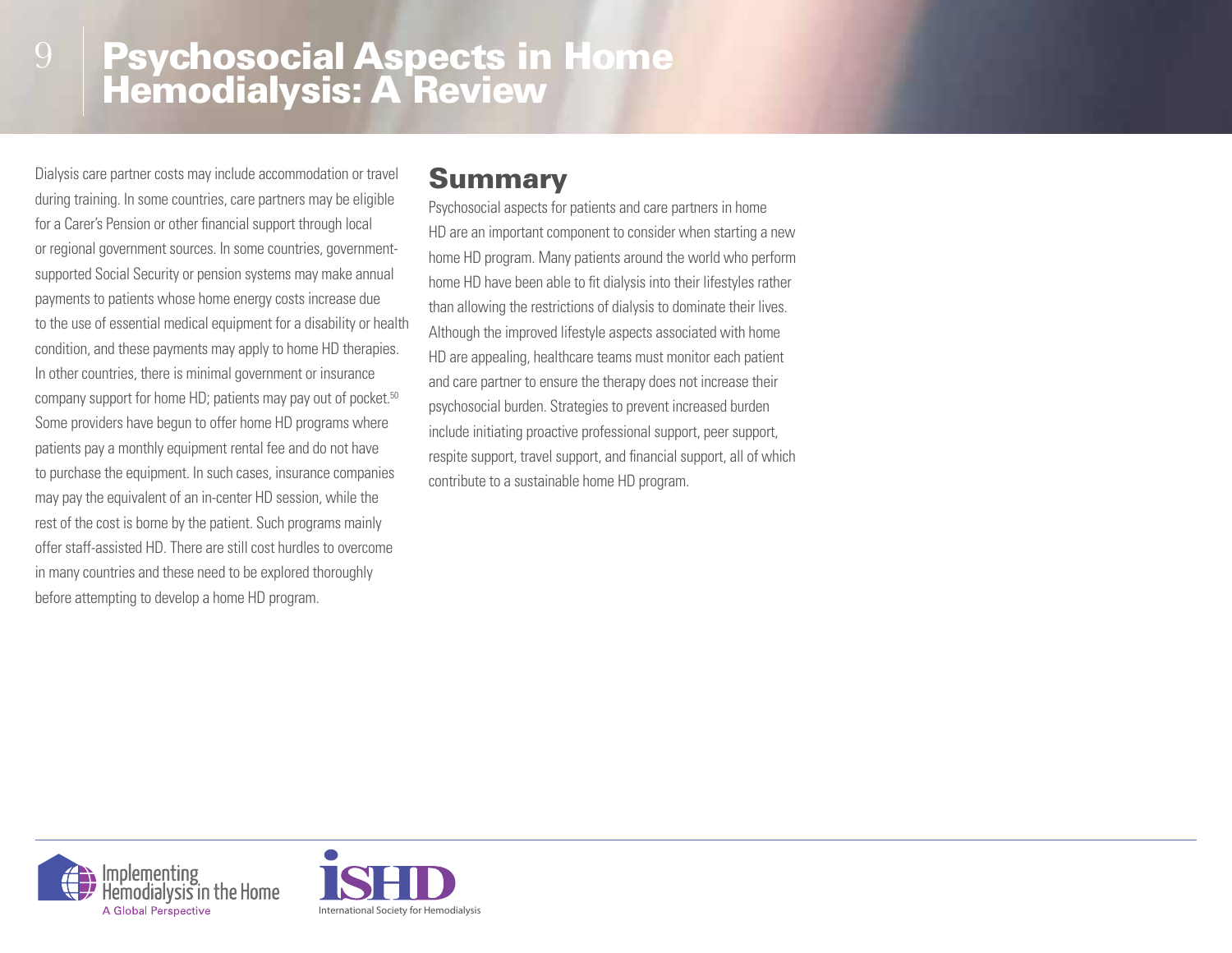### **References**

- **1.** Culleton BF, Asola MR. The impact of short daily and nocturnal hemodialysis on quality of life, cardiovascular risk and survival. J Nephrol. 2011; 24:405-415.
- **2.** Nearhos J, Van Eps C, Connor J. Psychological factors associated with successful outcomes in home haemodialysis. Nephrology. 2013;18:505-509.
- **3.** Wise M, Schatell D, Klicko K, Burdan A, Showers M. Successful daily home hemodialysis patient-care partner dyads: Benefits outweigh burdens. \Hemodial Int. 2010;14:278-288.
- **4.** Young BA, Chan C, Blagg C, et al. How to overcome barriers and establish a successful home HD program. Clin J Am Soc Nephrol. 2012;7:2023-2032.
- **5.** Bennett P, Oppermann W. Are nurses the key to the increased uptake of frequent nocturnal home haemodialysis in Australia? Ren Soc Aust J. 2006;2:22- 29.
- **6.** Lopes AA, Albert JM, Young EW, et al. Screening for depression in hemodialysis patients: Associations with diagnosis, treatment, and outcomes in the DOPPS. Kidney Int. 2004;66:2047-2053.
- **7.** Farrokhi F, Abedi N, Beyene J, Kurdyak P, Jassal SV. Association between depression and mortality in patients receiving long-term dialysis: A systematic review and meta-analysis. Am J Kidney Dis. 2014;63:623-635.
- **8.** Rosenthal Asher D, Ver Halen N, Cukor D. Depression and nonadherence predict mortality in hemodialysis treated end-stage renal disease patients. Hemodialysis Int. 2012;16:387-393.
- **9.** McDade-Montez EA, Christensen AJ, Cvengros JA, Lawton WJ. The role of depression symptoms in dialysis withdrawal. Health Psychol. 2006;25:198-204.
- **10.** Griva K, Davenport A, Harrison M, Newman S. An evaluation of illness, treatment perceptions, and depression in hospital- vs. home-based dialysis modalities. J Psychosom Res. 2010;69:363-370.
- **11.** Jaber BL, Lee Y, Collins AJ, et al. Effect of daily hemodialysis on depressive symptoms and postdialysis recovery time: Interim report from the FREEDOM (Following Rehabilitation, Economics and Everyday-Dialysis Outcome Measurements) study. Am J Kidney Dis. 2010;56:531-539.
- **12.** Unruh ML, Larive B, Chertow GM, et al. Effects of 6-times-weekly versus 3-times-weekly hemodialysis on depressive symptoms and self-reported mental health: Frequent Hemodialysis Network (FHN) trials. Am J Kidney Dis. 2013;61:748-758.
- **13.** Rocco MV, Lockridge RS Jr, Beck GJ, et al. The effects of frequent nocturnal home hemodialysis: the Frequent Hemodialysis Network Nocturnal Trial. Kidney Int. 2011;80:1080-1091.
- **14.** DeOreo PB. Hemodialysis patient-assessed functional health status predicts continued survival, hospitalization, and dialysis-attendance compliance. Am J Kidney Dis. 1997;30:204-212.
- **15.** Heidenheim AP, Muirhead N, Moist L, Lindsay RM. Patient quality of life on quotidian hemodialysis. Am J Kidney Dis. 2003;42(1 Suppl):36-41.
- **16.** Ting GO, Kjellstrand C, Freitas T, Carrie BJ, Zarghamee S. Long-term study of high-comorbidity ESRD patients converted from conventional to short daily hemodialysis. Am J Kidney Dis. 2003;42:1020-1035.
- **17.** Lowrie EG, Curtin RB, LePain N, Schatell D. Medical Outcomes Study Short Form-36: A consistent and powerful predictor of morbidity and mortality in dialysis patients. Am J Kidney Dis. 2003;41:1286-1292.
- **18.** Richmond JM, Lindsay RM, Burton HJ, Conley J, Wai L. Psychological and physiological factors predicting the outcome on home hemodialysis. Clin Nephrol. 1982;17:109-113.
- **19.** Tong A, Palmer S, Manns B, et al. The beliefs and expectations of patients and caregivers about home haemodialysis: An interview study. BMJ Open. 2013;3:1- 14.



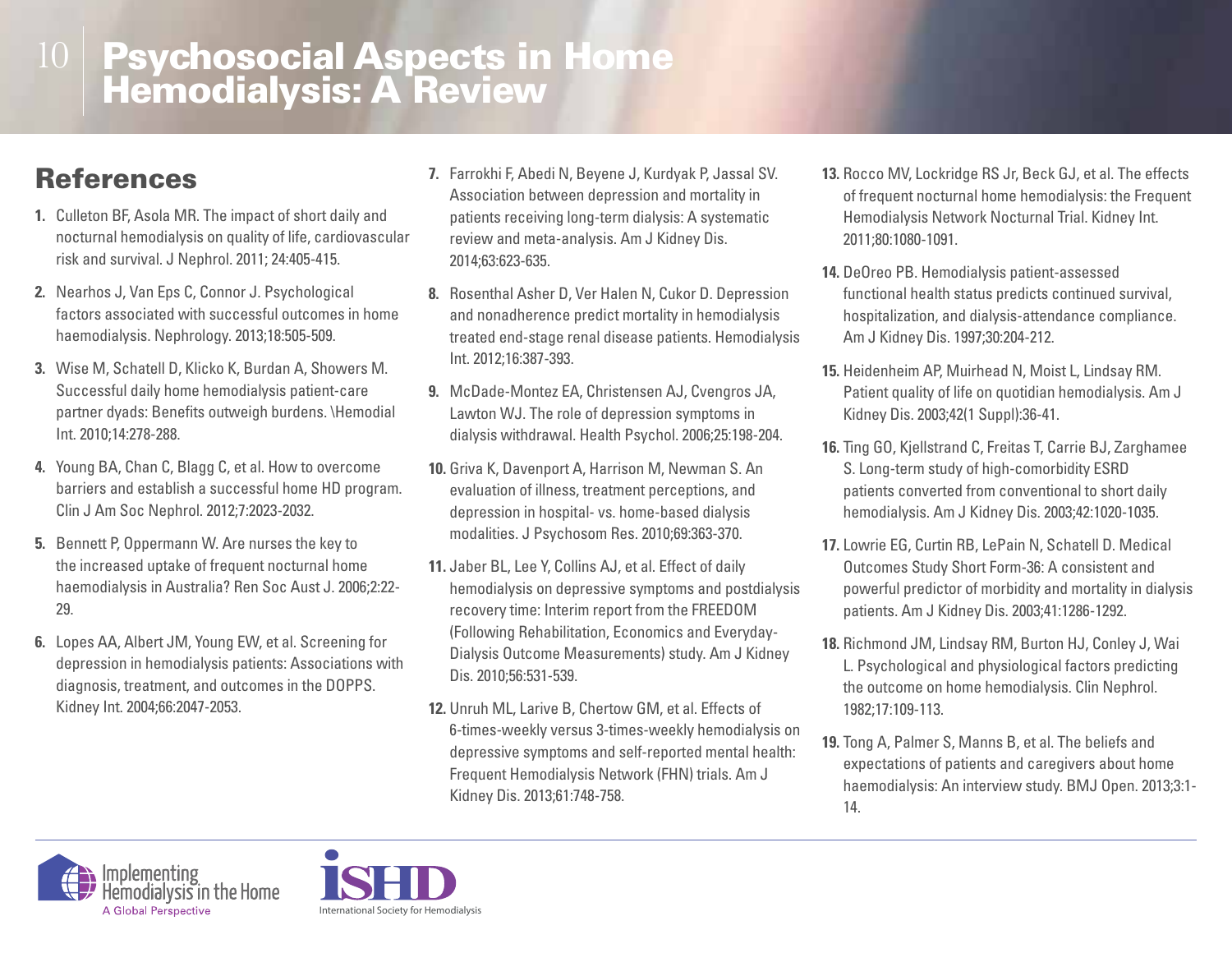### References (cont'd)

- **20.** Wong J, Eakin J, Migram P, Cafazzo JA, Halifax NV, Chan CT. Patients' experiences with learning a complex medical device for the self-administration of nocturnal home hemodialysis. Nephrol Nurs J. 2009;36:27-32.
- **21.** Bennett PN. Satellite dialysis nursing: technology, caring and power. J Adv Nurs. 2011;67:149-157.
- **22.** Buettner K, Fadem SZ. The Internet as a tool for the renal community. Adv Chronic Kidney Dis. 2008;15:73- 82.
- **23.** Schatell D, Wise M, Klicko K, Becker BN. In-center hemodialysis patients' use of the Internet in the United States: A national survey. Am J Kidney Dis. 2006;48:285- 291.
- **24.** Seto E, Cafazzo JA, Rizo C, Bonert M, Fong E, Chan CT. Internet use by end-stage renal disease patients. Hemodial Int. 2007;11:328-332.
- **25.** Guza J. "Solo" hemodialysis. Nephrol Nurse. 1982;4:26- 28.
- **26.** Agar JWM. Home hemodialysis in Australia and New Zealand: Practical problems and solutions. Hemodial Int. 2008;12:S26-S32.
- **27.** Malmström R, Muroma-Karttunen R, Kilpiä M, Honkanen E. Experiences on home hemodialysis without an assistant. Hemodial Int. 2003;7:73-104.
- **28.** Lowry MR, Atcherson E. Spouse-assistants' adjustment to home hemodialysis. J Chronic Dis. 1984;37:293-300.
- **29.** Moran J, Kraus M. Starting a Home Hemodialysis Program. Semin Dial. 2007;20:35-39.
- **30.** Courts NF. Psychosocial adjustment of patients on home hemodialysis and their dialysis partners. Clin Nurs Res. 2000;9:177-190.
- **31.** Belasco AG, Sesso R. Burden and quality of life of caregivers for hemodialysis patients. Am J Kidney Dis. 2002;39:805-812.
- **32.** Mollaoğlu M, Kayataş M, Yürügen B. Effects on caregiver burden of education related to home care in patients undergoing hemodialysis. Hemodial Int. 2013;17:413-420.
- **33.** Peterson KJ. Psychosocial adjustment of the family caregiver: home hemodialysis as an example. Soc Work Health Care. 1985;10:15-32.
- **34.** Kerr PG, Agar JWM, Hawley CM. Alternate night nocturnal hemodialysis: The Australian experience. Semin Dial. 2011;24:664-667.
- **35.** McGregor D, Buttimore A, Robson R, Little P, Morton J, Lynn K. Thirty years of universal home dialysis in Christchurch. N Z Med J. 2000;113:27-29.
- **36.** Lindsay R, Leitch R. Home hemodialysis. In: Hörl W, Koch K, Lindsay R, Ronco C, Winchester J, eds.

Replacement of Renal Function by Dialysis. Dordrecht, the Netherlands, Springer. 2004;1553-1566.

- **37.** Blagg C. Quality of care in home dialysis. In: Henderson L, Thuma R, eds. Quality Assurance in Dialysis. Dordrecht, the Netherlands, Springer. 1994;63-83.
- **38.** Bennett PN, Bonner A, Andrew J, Nandkumar J, Au C. Using images to communicate the hidden struggles of life on dialysis. J Commun Healthc. 2013;6:12-21.
- **39.** Morton RL, Tong A, Webster AC, Snelling P, Howard K. Characteristics of dialysis important to patients and family caregivers: a mixed methods approach. Nephrol Dial Transplant. 2011;26:4038-4046.
- **40.** Corbett RW, Prout V, Haynes D, Edwards C, Frankel AH. Problems associated with hemodialysis and travel. J Travel Med. 2014:21:255-259.
- **41.** Thodis ED, Oreopoulos DG. Home dialysis first: a new paradigm for new ESRD patients. J Nephrol. 2011;24:398-404.
- **42.** Agar JW, Mahadevan K, Knight R, Antonis ML, Somerville CA. 'Flexible' or 'lifestyle' dialysis: Is this the way forward? Nephrology. 2005;10:525-529.
- **43.** Black K. Travel and dialysis: How can nurses help? Educational supplement. Ren Soc Aust J. 2009;5:152- 154.